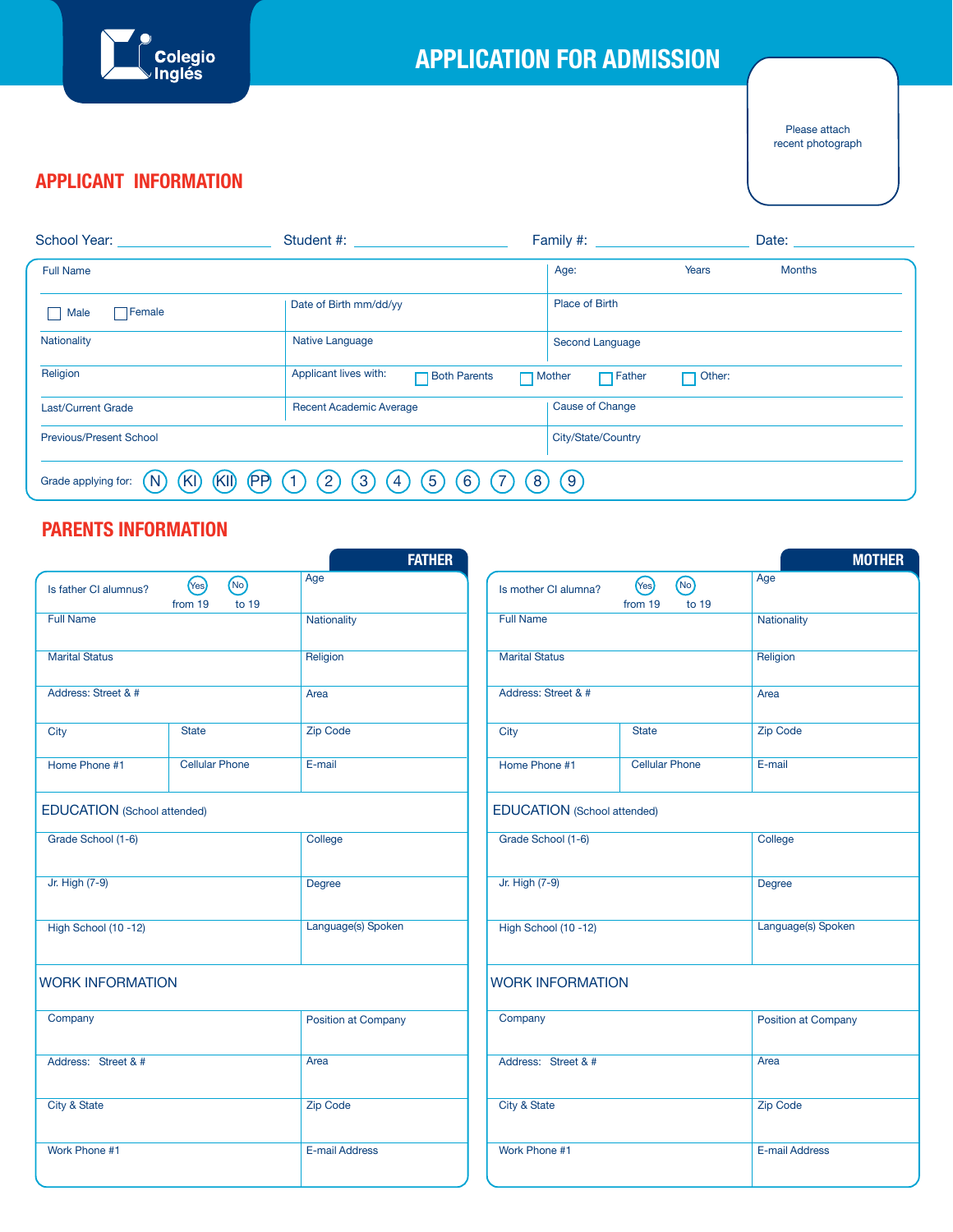

#### **MEMBERSHIP ASSOCIATIONS**

| Name of Association | Type of Relationship<br>(Social, Religion, Cultural, Sports, Scientific, Political, etc.) |
|---------------------|-------------------------------------------------------------------------------------------|
|                     |                                                                                           |
|                     |                                                                                           |
|                     |                                                                                           |

#### **SIBLINGS**

| Name       | Birthdate mm/dd/yy | <b>School Attending</b> | Grade |
|------------|--------------------|-------------------------|-------|
| . .        |                    |                         |       |
| <u>. .</u> |                    |                         |       |
|            |                    |                         |       |
|            |                    |                         |       |

Are any of the parent´s brothers or sisters students or alumni at CI? Name (s):

Are any of the applicant´s first cousins students or alumni at CI? Name (s):

#### **REFERENCES** (Attending Colegio Inglés)

|           | <b>Family Name</b> | <b>Student Name</b> | Phone |
|-----------|--------------------|---------------------|-------|
| Relatives |                    |                     |       |
|           |                    |                     |       |
| Friends   |                    |                     |       |
|           |                    |                     |       |

#### **REFERENCE COMMENTS** (To be completed by the school)

| Rec by:           |       |               | Rec by:           |       |               |
|-------------------|-------|---------------|-------------------|-------|---------------|
| At CI: (Yes) (No) | Date: | Call made by: | At CI: (Yes) (No) | Date: | Call made by: |
| Comments:         |       |               | Comments:         |       |               |
|                   |       |               |                   |       |               |
|                   |       |               |                   |       |               |
|                   |       |               |                   |       |               |
|                   |       |               |                   |       |               |

Reasons why you would like your child to enroll in the school.

NOTE: Please set an appointment at the School Information Office to return this application form duly filled together with the following: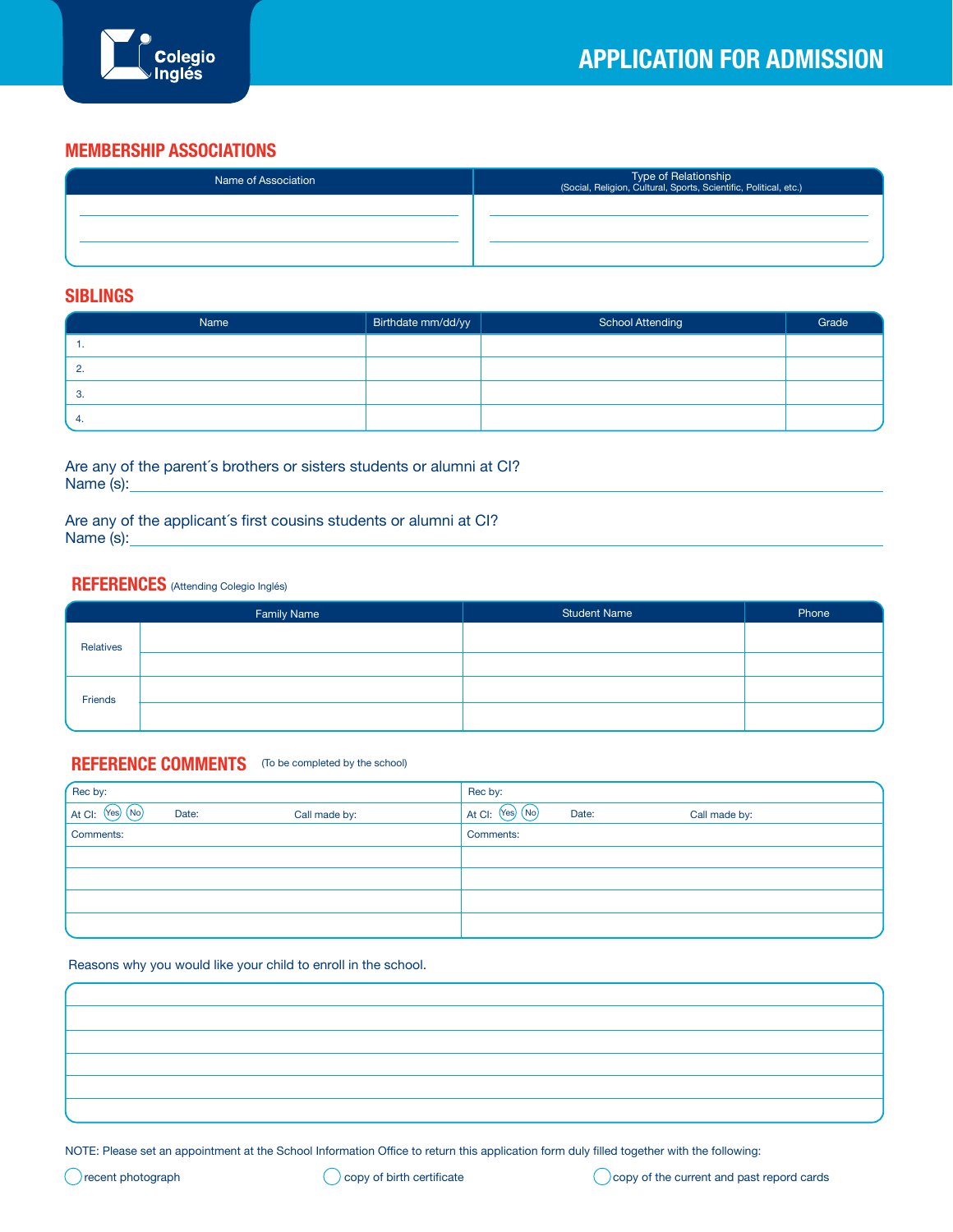

## **PARENT QUESTIONNAIRE**

1. What do you consider to be your child's greatest strengths and weaknesses?

2. Describe your child's personality and interaction in social situations.

3. Does the child have special needs or has the child received support for any of the following? Please check all that apply.

| a. Special gifts or talents                                                                                                                                                                                                    |
|--------------------------------------------------------------------------------------------------------------------------------------------------------------------------------------------------------------------------------|
| b. Speech difficulties                                                                                                                                                                                                         |
| c. Hearing difficulties                                                                                                                                                                                                        |
| d. Physical limitations<br><u> 1980 - Johann Barbara, martxa a</u>                                                                                                                                                             |
| e. Other, please specify                                                                                                                                                                                                       |
| 4. Has the child skipped a grade? $\langle$ es $\rangle$ (No) $\qquad$ Has the child repeated a grade? $\langle$ es $\rangle$ (No)                                                                                             |
| If yes, please specify and the contract of the contract of the contract of the contract of the contract of the contract of the contract of the contract of the contract of the contract of the contract of the contract of the |
| 5. Has your child been suspended, expelled, or dismissed or otherwise subject to any disciplinary action<br>from any school? $\sqrt{N_{es}}$ $\sqrt{N_{0}}$                                                                    |
| If yes, please specify and the state of the state of the state of the state of the state of the state of the state of the state of the state of the state of the state of the state of the state of the state of the state of  |
| NOTE: Please attach complete and accurate information for each question answered yes or for each item checked above.                                                                                                           |
| <b>APPLICANT QUESTIONNAIRE</b> (4th – 9th grade students only)                                                                                                                                                                 |
| 1. What do you consider to be your most important strengths, talents and abilities?                                                                                                                                            |
| 2. What is your favorite subject(s)?                                                                                                                                                                                           |
| 3. What subject(s) is most difficult for you?                                                                                                                                                                                  |

- 4. Do you have any hobbies or special interests?
- I certify that the information submitted is complete and accurate.